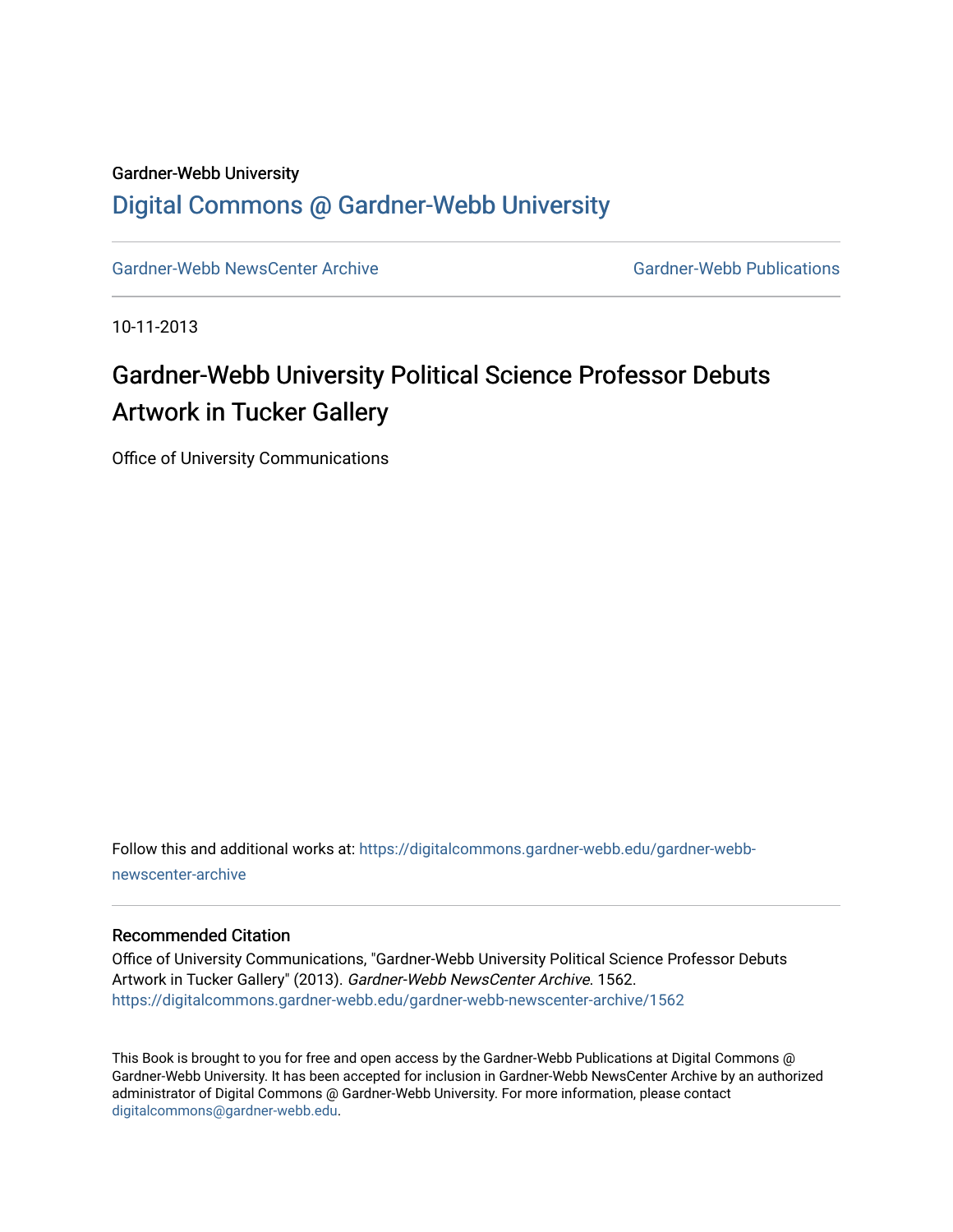## **Gardner-Webb University Political Science Professor Debuts Artwork in Tucker Gallery**

**webpublish.gardner-webb.edu**[/newscenter/gardner-webb-university-political-science-professor-debuts-artwork-in](https://webpublish.gardner-webb.edu/newscenter/gardner-webb-university-political-science-professor-debuts-artwork-in-tucker-gallery/)tucker-gallery/

Office of University Communications **October 11, 2013** 

*New Exhibit Features Photography and Paintings of Dr. Michael Kuchinsky*

BOILING SPRINGS, N.C.—Gardner-Webb University is known for carefully selecting faculty members who are both experts in their field of study and who display highly developed skills sets. Dr. Michael Kuchinsky is no exception to this practice, and the proof is on display at the Tucker Student Center Art Gallery through Nov. 3 with an exhibit that unveils his love for both photography and painting.

Many people are familiar with Kuchinsky in his role as associate professor of political science at Gardner-Webb. But many are not aware that he attended seminary and earned a Master of Divinity at Lutheran School of Theology in Chicago, Ill. The art exhibit is titled, "Through a Glass Dimly—Crossing Borders and Some Sights Along the Way," and it features various photographs and supplemental paintings arranged in five subject/concept cuts.

"I believe this exhibit is truly a testimony to the power of the liberal arts," Kuchinsky reflected. "I am a teacher, turned pastor, turned activist, turned political scientist, turned artist, using written, spoken, and visual word for messaging across a lifetime."

Currently, Kuchinsky teaches political science from a global perspective. Founder and advisor for Gardner-Webb's Model NATO and Model Arab League programs, he teaches courses on African politics, Middle East politics, Asian politics, international relations, and global understanding, among others. He believes his artistic endeavors offer him an opportunity to enjoy both a needed separation from—and a valuable combination of—his roles and responsibilities.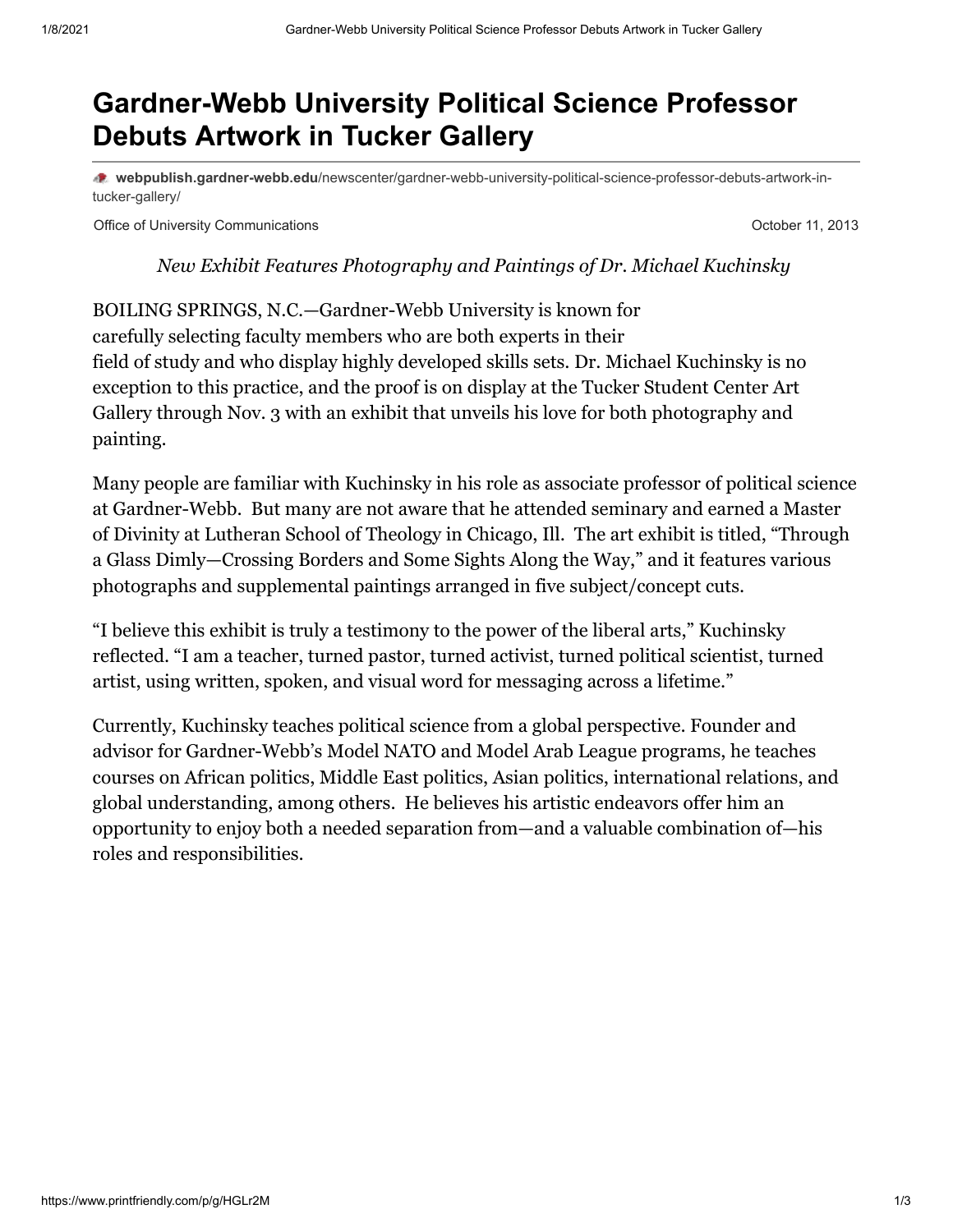

Watch Video [At: https://youtu.be/24O24Khzi2M](https://youtu.be/24O24Khzi2M)

"Photography has at times been something I have used as a personal expression—something to just go out for a day and do something that doesn't necessarily have anything to do with my profession at Gardner-Webb—that is really a treat, a moment of grace," Kuchinsky shared. "My role as a professor can certainly be discerned through a number of pieces which are political or end up being used in classrooms as pieces of evidence or to help groups in small communities. So I can definitely see application both personally and professionally."

Although photography has long been an art form through which he has found expression, painting is a more newly acquired skill. "Painting is more recent and I can't tell you why," Kuchinsky declared. "I just woke up one morning saying, 'I want to paint.'"

His mother is an accomplished water colorist, but he primarily works with acrylic paint. His private emotions and inner struggles are often voiced through the practice of painting. "I have been living with cancer for the last four years, so painting didn't begin synonymously with the start of the disease but is has been a part of this phase of my life," Kuchinsky explained. "There is at least one painting [not on display] in which I have used the art form to rail against the disease. So all of this is sort of a personal extension of who I have been over the years."

An artist's talk is planned for Oct. 24 at 6 p.m. in the Time Warner Cable Theatre, located in Tucker Student Center. A reception will be held following the talk, and Kuchinsky said the date was especially meaningful to him because it is an international observance of United Nations Day. For more information on the exhibit, contact Justin Humphries at 704-406- 4656.